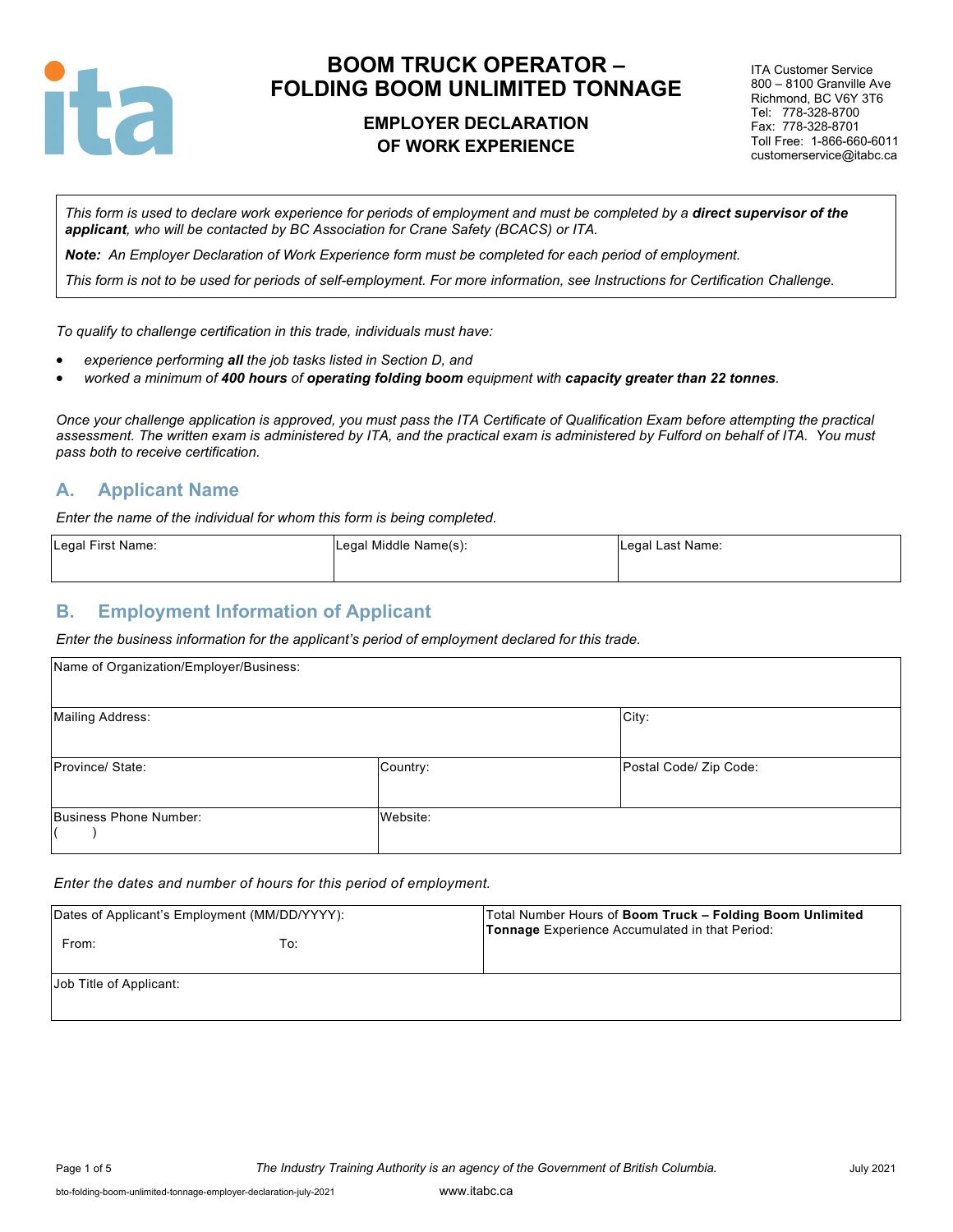

### **EMPLOYER DECLARATION OF WORK EXPERIENCE**

ITA Customer Service 800 – 8100 Granville Ave Richmond, BC V6Y 3T6 Tel: 778-328-8700 Fax: 778-328-8701 Toll Free: 1-866-660-6011 customerservice@itabc.ca

# **C. Supervisor Contact Information**

*Enter the name and contact information for the person who directly supervised the applicant during this employment period. Ensure the information given is current as the application will be denied if this person cannot be contacted by ITA.*

|     | First and Last Name of Applicant's Direct Supervisor:                            |                         | Supervisor Position or Title: |
|-----|----------------------------------------------------------------------------------|-------------------------|-------------------------------|
|     | Supervisor's Phone Number:                                                       |                         | Supervisor E-Mail Address:    |
|     | Language(s) that the employer/supervisor can communicate: (check all that apply) |                         |                               |
| IО. | English                                                                          | Other (please specify): |                               |

#### **D. Supervisor Declaration of Job Task Performance of Applicant**

By checking "Yes" or "No" in the Declaration Response column, indicate whether you, as the direct supervisor of the applicant, have *personally witnessed the applicant performing the job tasks listed.* 

| <b>Job Tasks</b>                                                                         | <b>Declaration</b><br><b>Response</b> |                  |
|------------------------------------------------------------------------------------------|---------------------------------------|------------------|
| <b>SAFETY</b><br>Demonstrate knowledge of safe working practices for crane operators     | Yes:<br>No:                           | П<br>□           |
| Demonstrate knowledge of power line hazards and high voltage equipment                   | Yes:<br>No:                           | П<br>□           |
| Comply with WorkSafeBC Occupational Health and Safety Regulation (OHSR)                  | Yes:<br>No:                           | П<br>П           |
| <b>COMMUNICATIONS</b><br>Demonstrate knowledge of personnel involved in crane operations | Yes:<br>No:                           | $\Box$<br>□      |
| Demonstrate knowledge of hand signals                                                    | Yes:<br>No:                           | П<br>$\Box$      |
| Demonstrate knowledge of radio communications                                            | Yes:<br>No:                           | П<br>$\Box$      |
| Demonstrate knowledge of workplace communications                                        | Yes:<br>No:                           | $\Box$<br>$\Box$ |
| Use hand signals in the workplace                                                        | Yes:<br>No:                           | П<br>□           |
| Use radio communications in the workplace                                                | Yes:<br>No:                           | П<br>□           |

*Enter the supervisor and applicant names (repeat on every page of this form)*

| Supervisor First and Last Name: | Applicant First and Last Name: |
|---------------------------------|--------------------------------|
|                                 |                                |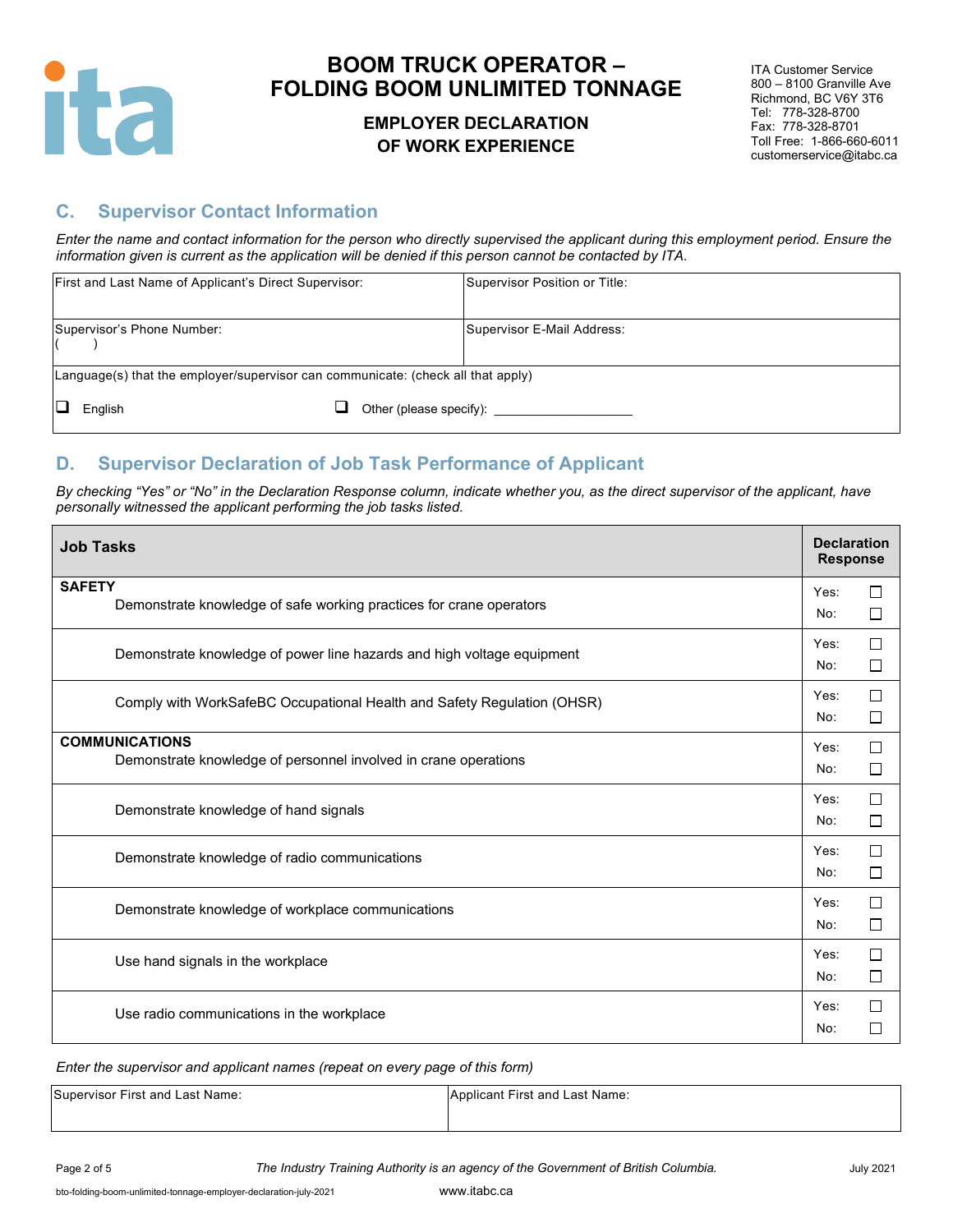

### **EMPLOYER DECLARATION OF WORK EXPERIENCE**

ITA Customer Service 800 – 8100 Granville Ave Richmond, BC V6Y 3T6 Tel: 778-328-8700 Fax: 778-328-8701 Toll Free: 1-866-660-6011 customerservice@itabc.ca

| <b>Job Tasks</b>                                                                                                                    | <b>Declaration</b><br><b>Response</b> |                  |
|-------------------------------------------------------------------------------------------------------------------------------------|---------------------------------------|------------------|
| Communicate information clearly and check for understanding in the workplace                                                        | Yes:<br>No:                           | □<br>□           |
| <b>CRANES</b><br>Demonstrate knowledge of types of cranes and classifications                                                       | Yes:<br>No:                           | □<br>$\Box$      |
| Demonstrate knowledge of terminology related to craning and craning concepts                                                        | Yes:<br>No:                           | $\Box$<br>$\Box$ |
| Demonstrate knowledge of hoisting terminology, functions and systems                                                                | Yes:<br>No:                           | $\Box$<br>□      |
| Demonstrate knowledge of regulatory requirements pertaining to cranes                                                               | Yes:<br>No:                           | □<br>$\Box$      |
| Demonstrate knowledge of crane components and attachments for boom trucks                                                           | Yes:<br>No:                           | $\Box$<br>$\Box$ |
| Demonstrate knowledge of engines and ancillary systems                                                                              | Yes:<br>No:                           | □<br>$\Box$      |
| Demonstrate knowledge of power transfer for boom trucks                                                                             | Yes:<br>No:                           | □<br>□           |
| <b>RIGGING AND LIFTING THEORY</b><br>Demonstrate knowledge of lifting theory and forces                                             | Yes:<br>No:                           | $\Box$<br>□      |
| Demonstrate knowledge of slings (all types), rigging hardware, materials, inspection and capacity cards                             | Yes:<br>No:                           | □<br>□           |
| Demonstrate knowledge of wire rope hoist line construction and inspection                                                           | Yes:<br>No:                           | □<br>□           |
| Use rigging hardware and tools in the workplace                                                                                     | Yes:<br>No:                           | □<br>$\Box$      |
| <b>HOISTING FUNDAMENTALS</b><br>Demonstrate knowledge of determining load weights using fundamental math functions and calculations | Yes:<br>No:                           | $\Box$<br>$\Box$ |
| Demonstrate knowledge of determining the capacity of a crane using load charts                                                      | Yes:<br>No:                           | $\Box$<br>$\Box$ |
| Interpret load charts and load study drawings to configure crane for workplace operation                                            | Yes:<br>No:                           | $\Box$<br>$\Box$ |

*Enter the supervisor and applicant names (repeat on every page of this form)*

Supervisor First and Last Name: Applicant First and Last Name: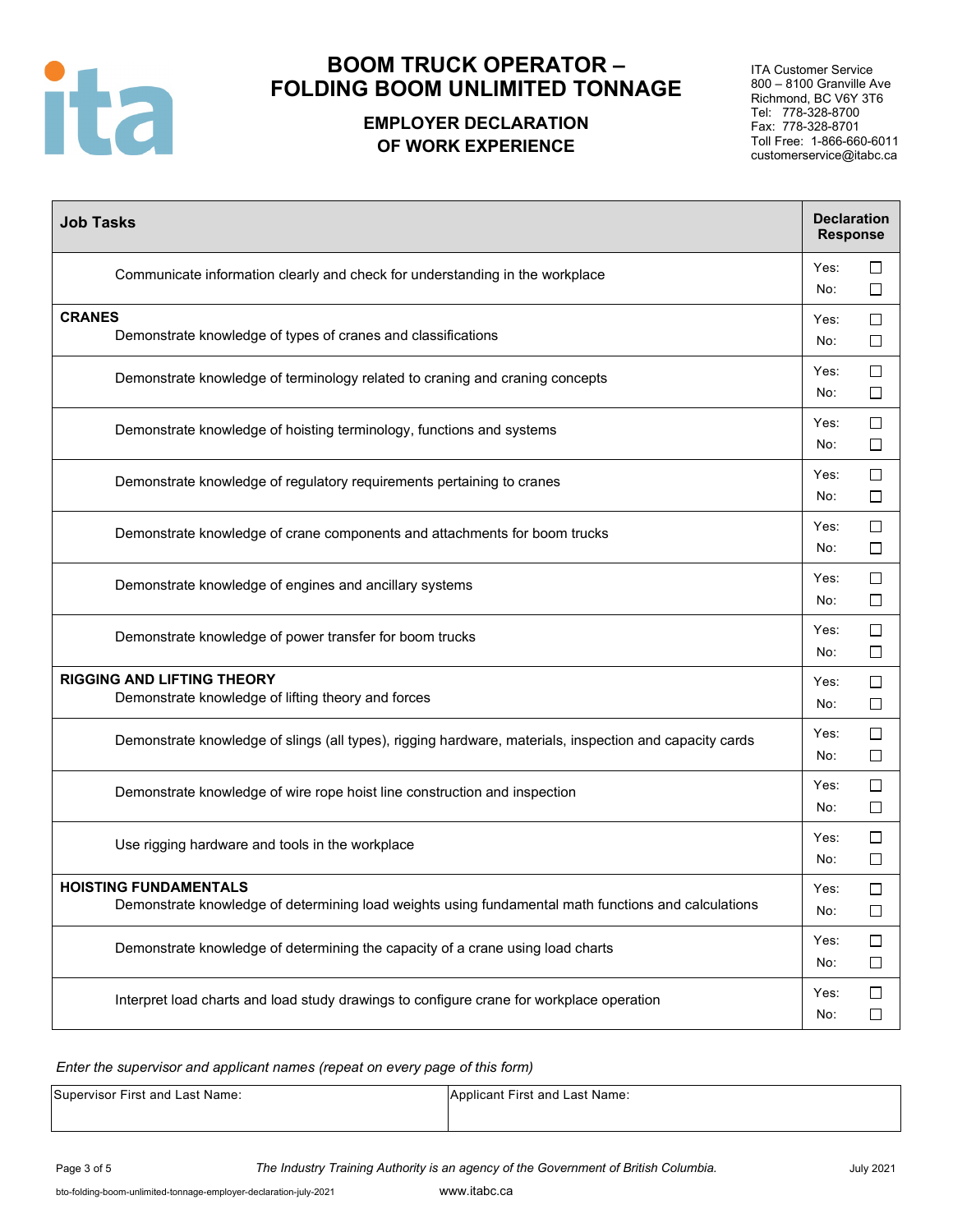

# **EMPLOYER DECLARATION OF WORK EXPERIENCE**

ITA Customer Service 800 – 8100 Granville Ave Richmond, BC V6Y 3T6 Tel: 778-328-8700 Fax: 778-328-8701 Toll Free: 1-866-660-6011 customerservice@itabc.ca

| <b>Job Tasks</b>                                                                                                                          | <b>Declaration</b><br><b>Response</b> |                  |
|-------------------------------------------------------------------------------------------------------------------------------------------|---------------------------------------|------------------|
| <b>TRANSPORTATION AND DELIVERY</b><br>Demonstrate knowledge of BC Ministry of Transportation - Commercial Transport rules and regulations | Yes:<br>No:                           | □<br>□           |
| Demonstrate knowledge to prepare a boom truck and associated loads for highway/road travel                                                | Yes:<br>No:                           | $\Box$<br>□      |
| Prepare and transport a mobile crane to a worksite following all highway and traffic rules and regulations                                | Yes:<br>No:                           | $\Box$<br>$\Box$ |
| Prepare a boom truck and associated loads for highway/road travel                                                                         | Yes:<br>No:                           | □<br>□           |
| SITE PLANNING AND CRANE POSITIONING<br>Demonstrate knowledge of accurate site assessment tools                                            | Yes:<br>No:                           | $\Box$<br>□      |
| Demonstrate knowledge to locate and safely position a crane                                                                               | Yes:<br>No:                           | $\Box$<br>$\Box$ |
| Conduct an accurate site assessment and safely position a boom truck with a folding boom (unlimited<br>tonnage) in the workplace          | Yes:<br>No:                           | $\Box$<br>$\Box$ |
| <b>CRANE OPERATIONS</b><br>Demonstrate knowledge of pre-operational requirements in crane operations                                      | Yes:<br>No:                           | $\Box$<br>□      |
| Demonstrate knowledge of crane operations                                                                                                 | Yes:<br>No:                           | $\Box$<br>$\Box$ |
| Demonstrate knowledge of lifting plans and rigging for cranes                                                                             | Yes:<br>No:                           | $\Box$<br>$\Box$ |
| Demonstrate knowledge of folding boom (unlimited tonnage) load charts and load calculations                                               | Yes:<br>No:                           | $\Box$<br>$\Box$ |
| Demonstrate knowledge to leave a mobile crane unattended.                                                                                 | Yes:<br>No:                           | $\Box$<br>$\Box$ |
| Conduct pre-operational inspections of mobile cranes and equipment in the workplace                                                       | Yes:<br>No:                           | П<br>$\Box$      |
| Conduct safe crane set-up according to manufacturer's specifications                                                                      | Yes:<br>No:                           | $\Box$<br>□      |
| Operate a boom truck with a folding boom (unlimited tonnage) to lift and place loads in the workplace                                     | Yes:<br>No:                           | $\Box$<br>□      |

*Enter the supervisor and applicant names (repeat on every page of this form)*

Supervisor First and Last Name: Applicant First and Last Name: